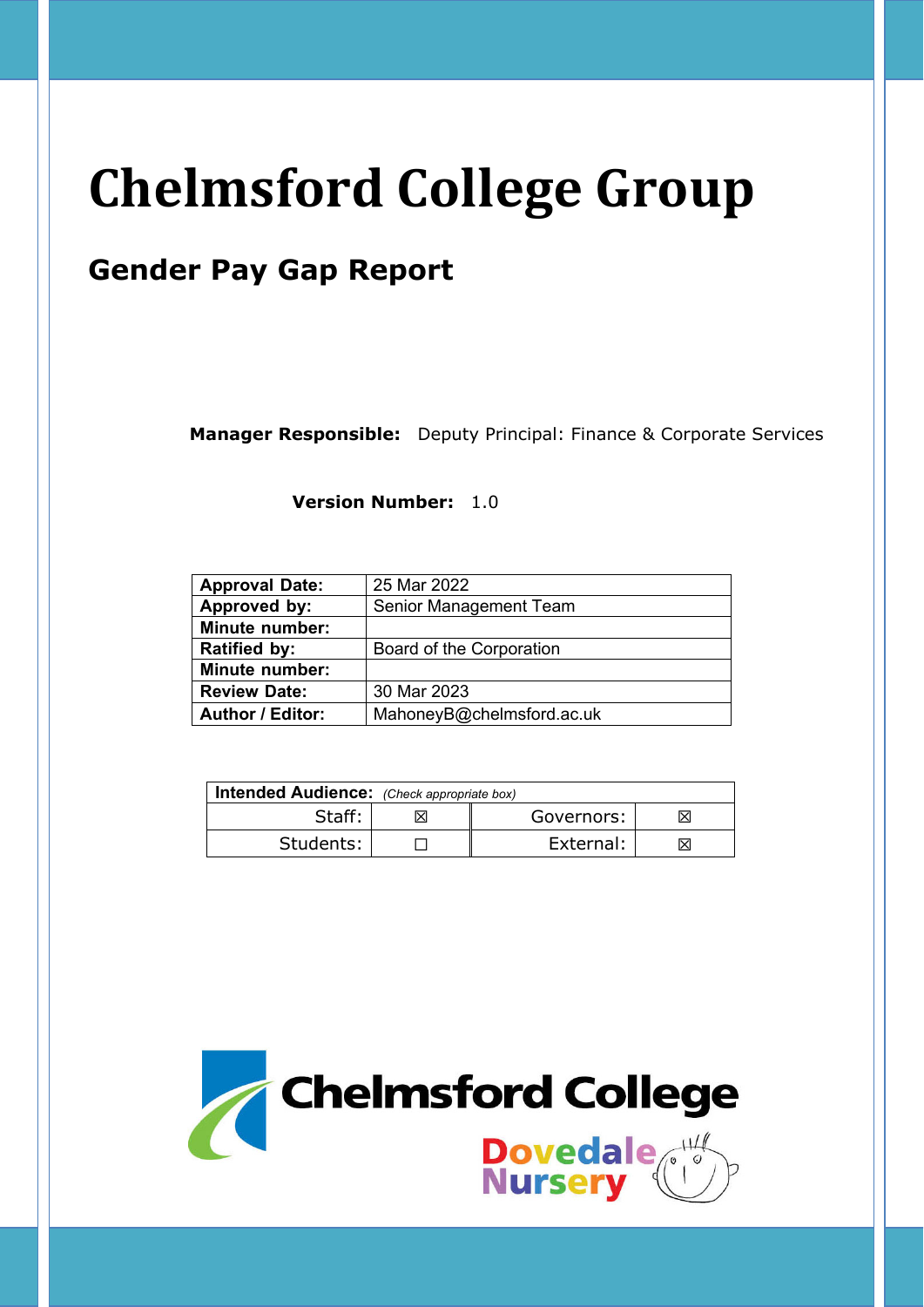# **1. Background and context**

- 1.1. Chelmsford College has a mandatory duty to publish details of its Gender Pay Gap for 2020/21 by 30<sup>th</sup> March 2022. This requirement applies to all organisations with a headcount of 250+, the data used for this report is as at 31<sup>st</sup> March 2021. There is an on-going annual requirement to publish this information.
- 1.2. Whilst both equal pay and the gender pay gap deal with the disparity of pay women received in the workplace there are two different issues:
	- **Equal Pay** means that men and women in the same employment performing equal work must receive equal pay, as set out in the Equality Act 2010.
	- **The gender pay gap** is a measure of the difference between men's and women's average earnings across an organisation or the labour market. It is expressed as a percentage of men's earnings.

Not having equality of pay is unlawful whereas a gender pay gap is not.

- 1.3. The data that needs to be reported on both the College Website and the Government website at www.govuk/genderpaygap is:
	- The mean gender pay gap
	- The median gender pay gap
	- The mean bonus gender pay gap
	- The median bonus gender pay gap
	- The proportion of males and females receiving a bonus payment
	- The proportion of males and females in each quartile band

#### **2. Summary of the Key Points of the Report**

#### 2.1. **Gender Pay Gap**

The gap, put simply, is the difference between a man's and woman's hourly rate of pay. This report is based on payroll and gender information for the snapshot date of the 31 March 2021. The number of employees at the College as at the snapshot date is 376. The Census excludes those receiving statutory Sickness or Maternity Pay.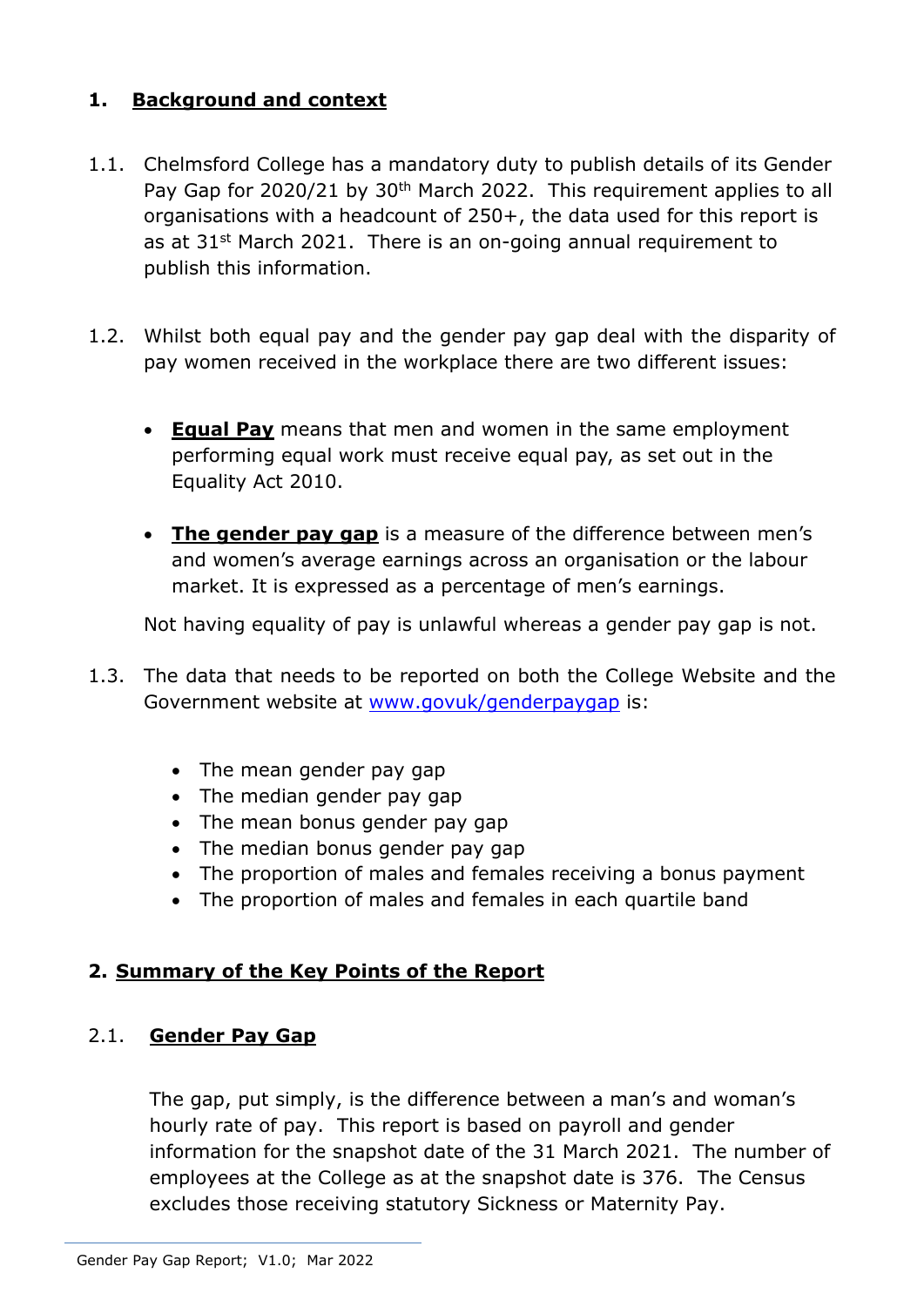The College does not operate a bonus scheme.

- The mean gender pay gap for the College is 20.1% (19% in previous reporting period).
- The median gender pay gap for the College is 34.9% (32% in previous reporting period)

#### 2.2. **Pay quartiles by gender**

The College employs substantially more women than men in roles which attract a lower hourly rate. The gender split within our workforce at the snapshot date is 69% female and 31% male: showing a marginal increase in male employees over the previous year.



The table below depicting pay quartiles by gender shows the College's workforce divided into four equal-sized groups based on hourly pay rates, with Band 1 including the lowest paid 25% of employees (the lower quartile) and Band 4 covering the highest paid 25% (upper quartile). The figures set out below have been calculated using the standard methodologies set out in the Equality Act 2010 (Gender Pay Gap Information) Regulations 2017.

| <b>Band</b>   | <b>Males</b> | <b>Females</b> | <b>Description</b>                                                                                                      |
|---------------|--------------|----------------|-------------------------------------------------------------------------------------------------------------------------|
| 1             | 17.82%       | 82.18%         | Includes all employees whose standard hourly rate<br>places them at or below the lower quartile                         |
| $\mathcal{P}$ | 21.84%       | 78.16%         | Includes all employees whose standard hourly rate<br>places them above the lower quartile but at or<br>below the median |
| 3             | 33.67%       | 66.33%         | Includes all employees whose standard hourly rate<br>places them above the median but at or below the<br>upper quartile |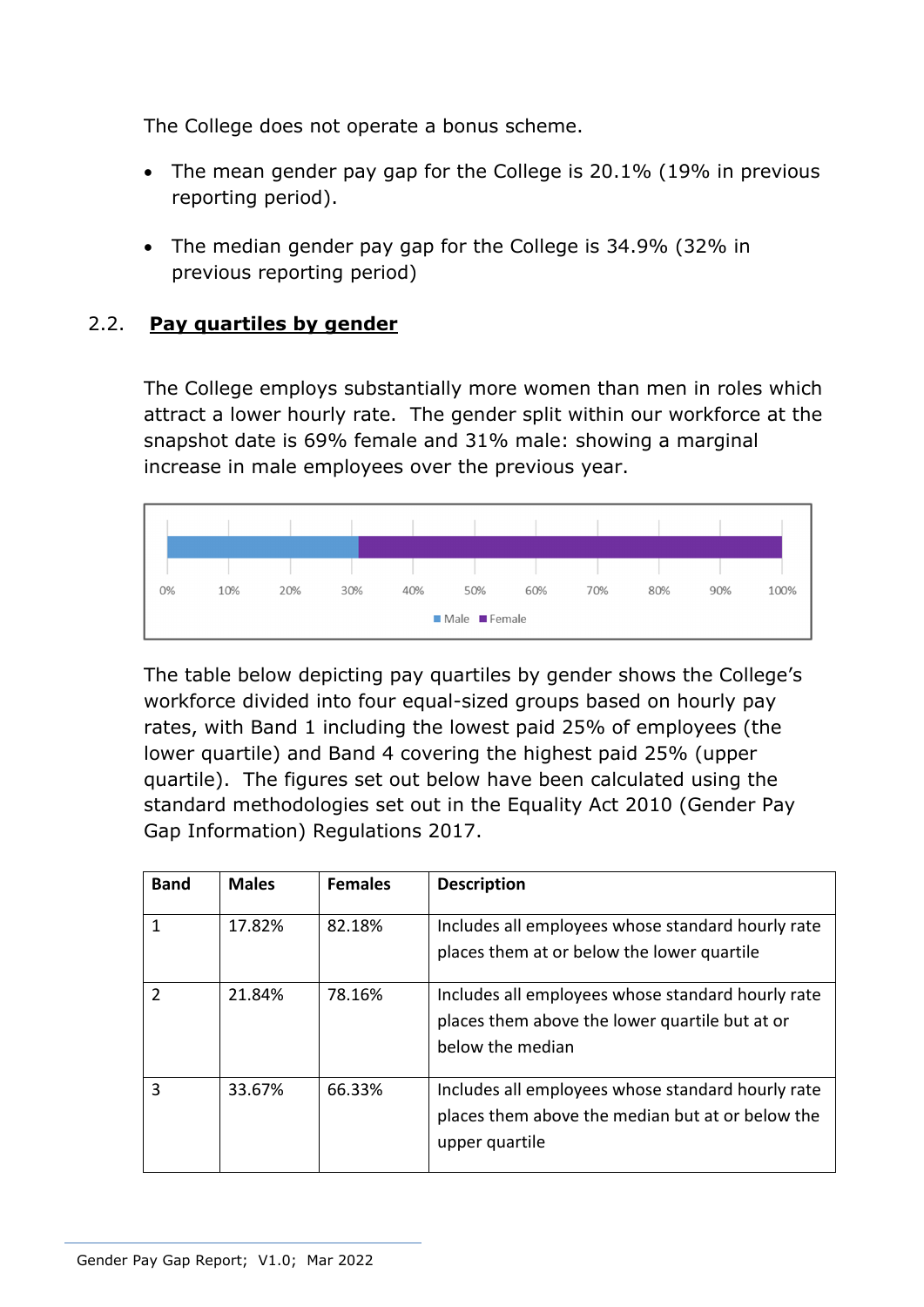| 52.22% | 47.78% | Includes all employees whose standard hourly |  |
|--------|--------|----------------------------------------------|--|
|        |        | rates places them above the upper quartile   |  |



The data is shown in graphical form below.

**Quartile 1** consists of a variety of posts which include: employed apprentices, cleaners, nursery staff, catering assistants, reception staff, site assistants and a proportion of administrative and technical posts. A high proportion of these job types are term time only therefore prove attractive to females traditionally having primary care responsibilities for childcare and relatives.

**Quartile 2** equally consists of a variety of posts which include: IT engineers, nursery staff, refectory posts, student support posts, study programme delivery staff, Instructor roles, unqualified teachers and a proportion of administrative and technical posts. A high proportion of these post types attract female applicants as they offer inherent flexibilities, including part time and term time only working, likely to prove attractive to those having primary responsibilities for childcare and supporting the needs of close relatives.

**Quartile 3** consists of a range of posts including: instructor roles, a proportion of business support and academic management, support roles that require members of staff to be professionally qualified and experienced within their field, unqualified and qualified academic staff.

**Quartile 4** consists of Academic staff, a proportion of business support and academic management, Team Leaders, support roles that require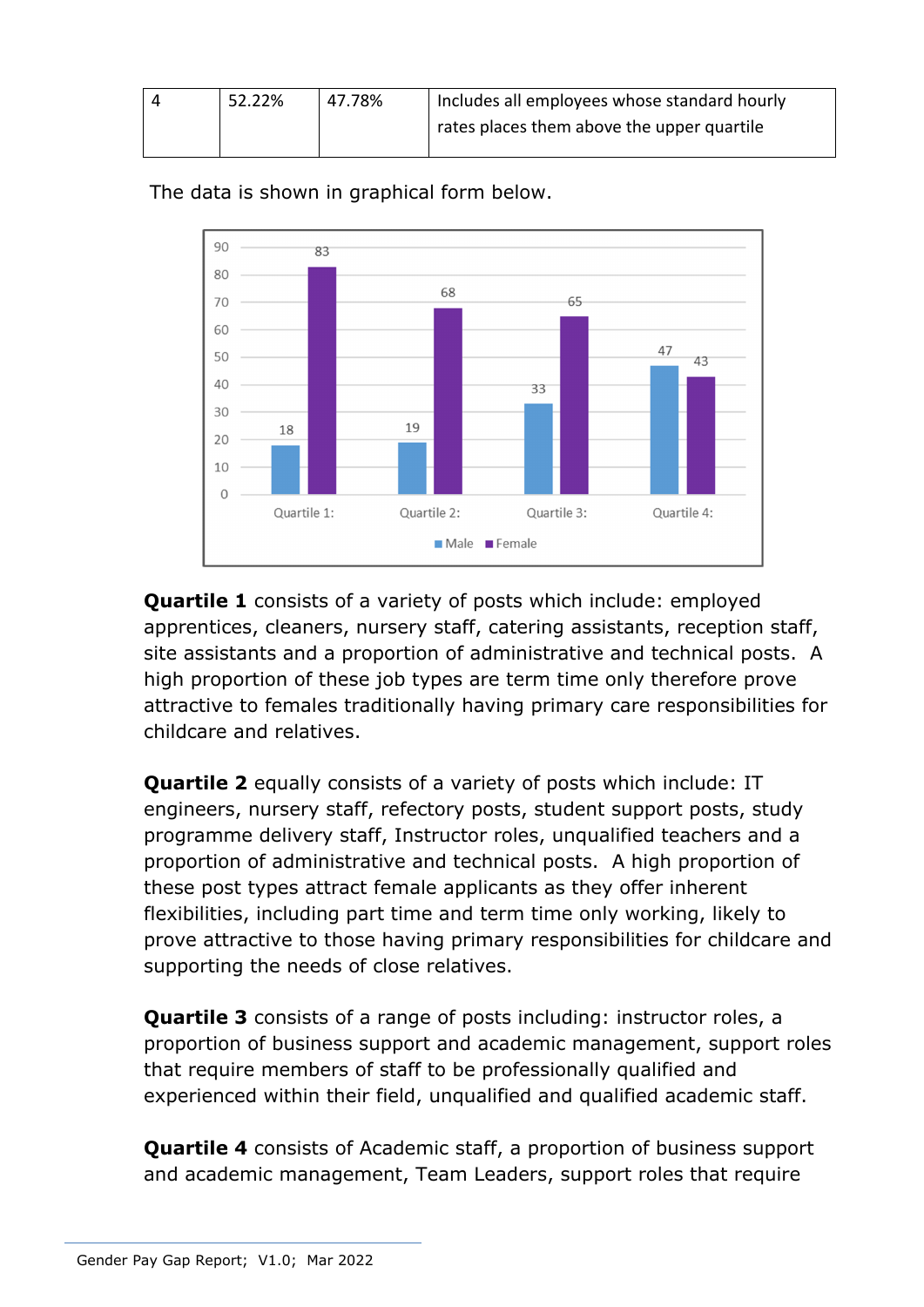members of staff to be professionally qualified and experienced within their field and senior management.

The gender pay gap for the whole UK economy (according to the Office for National Statistics (ONS) Annual Survey of Hours and Earnings (ASHE) is 15.4%.

# 2.3. **Understanding our Gap**

To understand what drives this gap and what can be done about it, it is important to analyse by pay quartiles as set out by the Government Equalities Office (GEO). This allows us to understand whether women are often over-represented in lower earning roles and men within higher earning roles. This is calculated by taking all male and females full-pay relevant employees across the whole organisation and dividing them equally into four pay bands.

When we analyse the gender make up of each quartile, the difference between the genders reduces between the  $1<sup>st</sup>$  and  $2<sup>nd</sup>$  quartiles and significantly reduces between the  $2<sup>nd</sup>$  and  $3<sup>rd</sup>$  quartile.

This suggests that, even though the  $3<sup>rd</sup>$  quartile has a higher percentage of females than men, the increase in males compared to the  $1<sup>st</sup>$  and  $2<sup>nd</sup>$ quartiles, indicates that males are in higher earning roles and is therefore continuing to drive an increase in our overall gender pay gap.

|                                            | Male Rate | <b>Female Rate</b> | Difference | Diff as a %<br>of Male |
|--------------------------------------------|-----------|--------------------|------------|------------------------|
| <b>Senior</b><br>Management                |           |                    |            |                        |
| Mean Average                               | £39.19    | £35.31             | £3.88      | $9.90\%$               |
| Median Average                             | £32.62    | £29.06             | £3.56      | 10.91%                 |
| Academic Staff                             |           |                    |            |                        |
| Mean Average                               | £19.04    | £17.85             | £1.19      | 6.24%                  |
| Median Average                             | £18.91    | £17.70             | £1.21      | 6.40%                  |
| Learning Support                           |           |                    |            |                        |
| Mean Average                               | £10.98    | £11.27             | -£0.29     | $-2.64%$               |
| Median Average                             | £11.12    | £11.12             | £0.00      | $0.00\%$               |
| Remainder <sup>1</sup> ; Inc<br><b>APR</b> |           |                    |            |                        |
| Mean Average                               | £13.18    | £11.06             | £2.11      | 16.03%                 |
| Median Average                             | £10.62    | £9.53              | £1.09      | 10.26%                 |

Also, we can analyse the data by group of staff.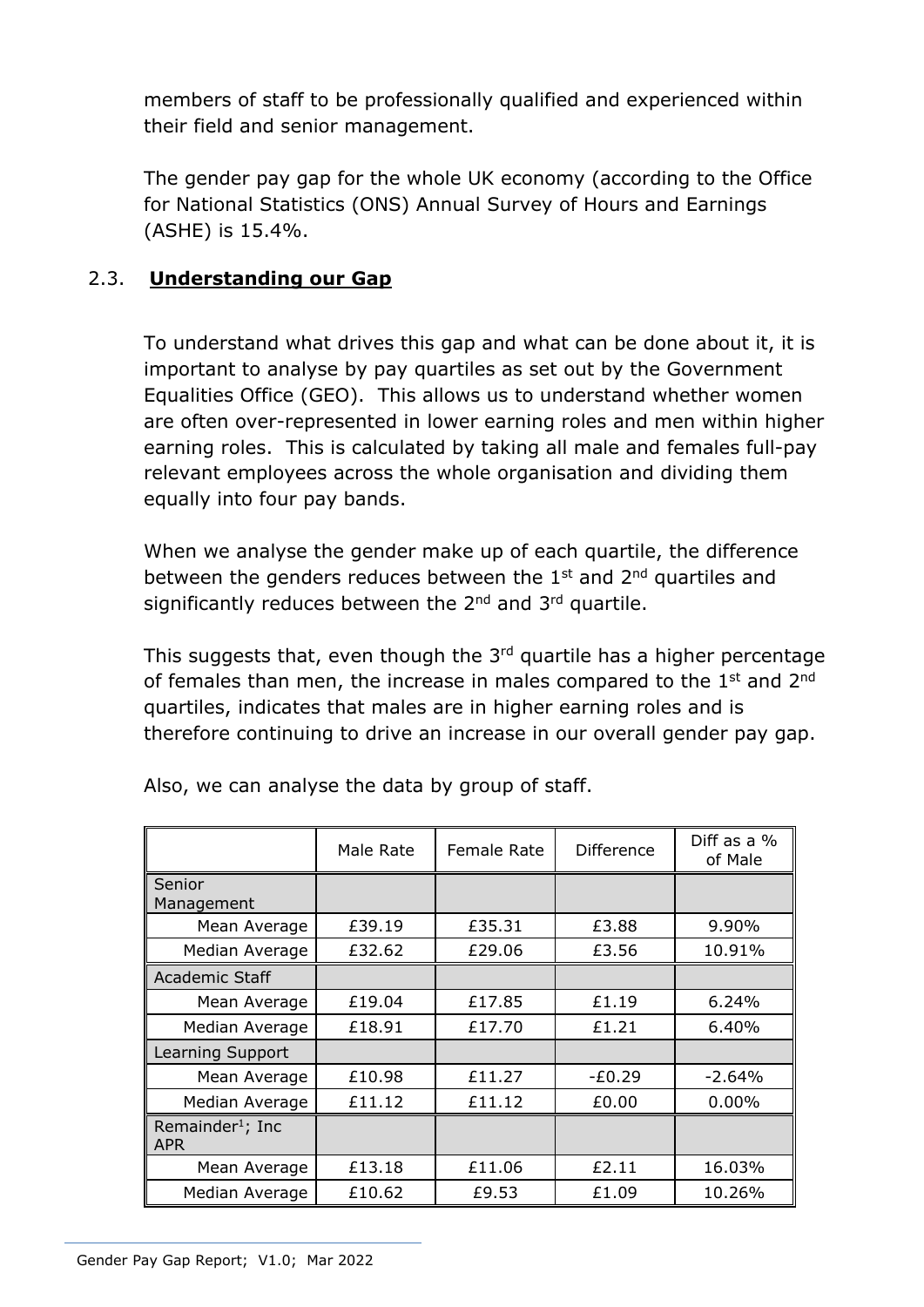|                                      | Male Rate | Female Rate | <b>Difference</b> | Diff as a %<br>of Male |
|--------------------------------------|-----------|-------------|-------------------|------------------------|
| Remainder <sup>1</sup> ; Ex<br>  APR |           |             |                   |                        |
| Mean Average                         | £13.32    | £11.10      | £2.23             | 16.71%                 |
| Median Average                       | £10.63    | £9.53       | £1.10             | 10.31%                 |

<sup>1</sup> Managers who are not part of SMT and Business Support staff.

This difference within quartile 4, relates to qualifications, experience or incremental increases over longer periods of employment. The gender pay gap within the academic group of staff indicates that we are achieving a good level of equality within this group of staff. The specific make-up of the senior management team will be discussed in the next point.

# 2.4. **What are the underlying causes of the College's gender pay gap?**

It is important to understand the difference between the definition of Gender Pay gap and Equal Pay (see definition in 1.2 above). Unequal pay is unlawful whereas the gender pay gap is not. This is due to the causes of a gender pay gap not a failing within the direct control of an employer.

Chelmsford College is committed to equal opportunities, equal treatment for all employees, regardless of sex, race, religion or belief, age, marriage or civil partnership, pregnancy/maternity, sexual orientation, gender reassignment or disability. The College pays employees equally for the same or equivalent work, regardless of their sex (or any of the characteristics set out within this paragraph). As such the College:

- Provides equality training for staff involved in setting pay and undertaking pay reviews.
- Evaluates job roles created against existing roles and pay grades as necessary to ensure a fair structure.
- Operates policies to ensure that staff have a mechanism to bring to management's attention any apparent unfairness.

The College is confident that its gender pay gap does not stem from paying men and women differently for the same or equivalent work. Rather its gender pay gap is the result of the roles in which men and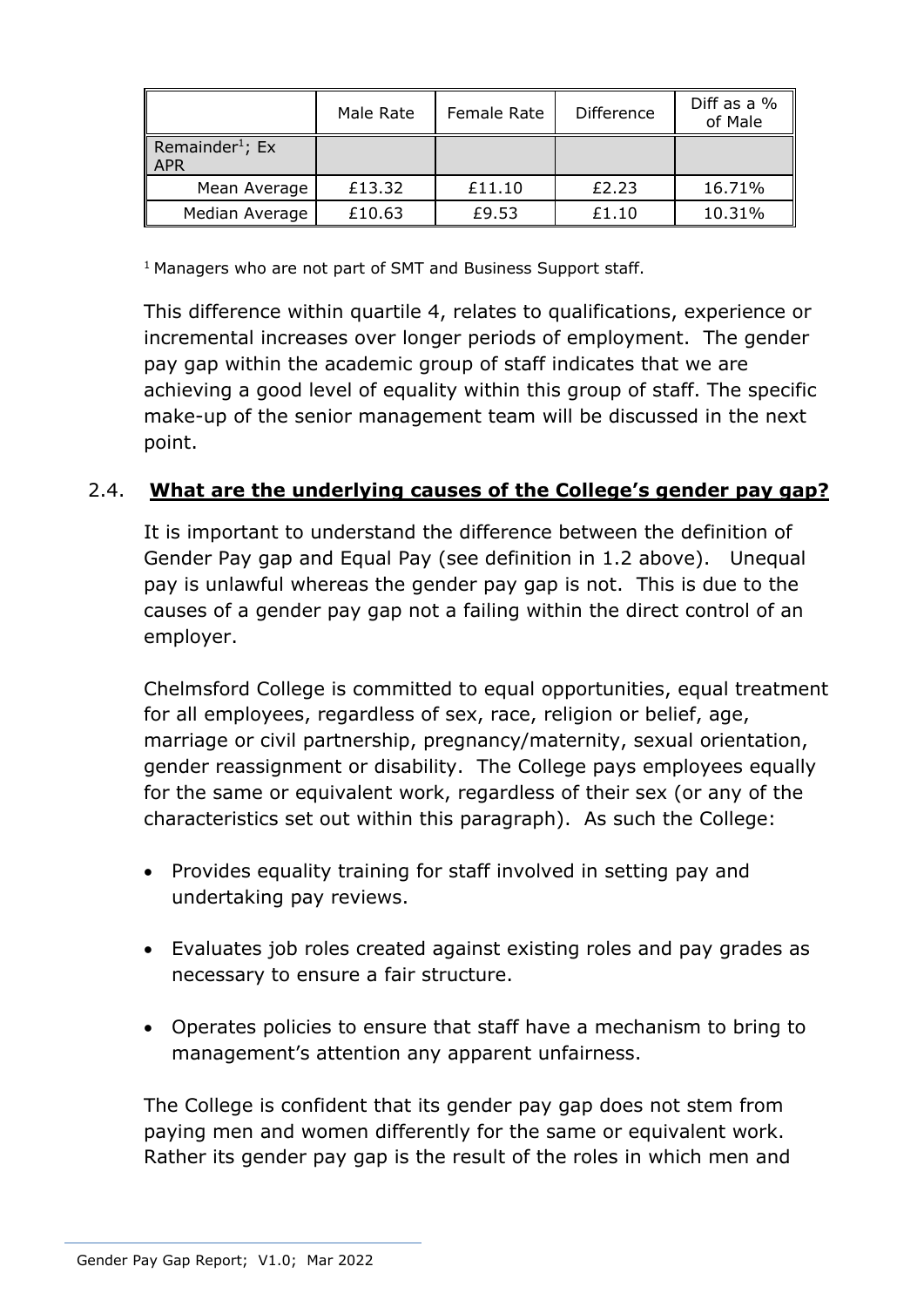women work within the organisation and the salaries that these roles attract.

Across the UK economy, men are more likely than women to be in the 2 top quartiles, whilst women are more likely than men to be in the lower end of the organisation. The College is an equality for all employer, as the data demonstrates that a high proportion of females are in management roles across the College. Over recent years, the College has come a long way to ensure gender balance in the top tiers of management. At senior level, we are proud to say that of our six Senior Management Team members, three are women. At executive level, we are proud to report that out of three Executive Group members, two are women. (data as at  $31^{st}$  March 2021, the reporting period). At academic middle management level, we are also proud to report that out of 11 within this category, 6 are women. For business support managers, out of 9 within this category 5 are women.

Additionally, both of the 2 academic middle management roles leading the traditionally male led curriculum departments of Construction and Engineering & Electrical, are held by females.

Women are more likely than men to have had breaks from work that have affected their career progression, for example to bring up children. They are also more likely to work part time, and many of the jobs that are available across the UK on a part-time basis are relatively low paid.



The shift in the gender pay gap this year results from an increase in the number of males that have commenced employment at the College and the increase in the number of females who have left the College. We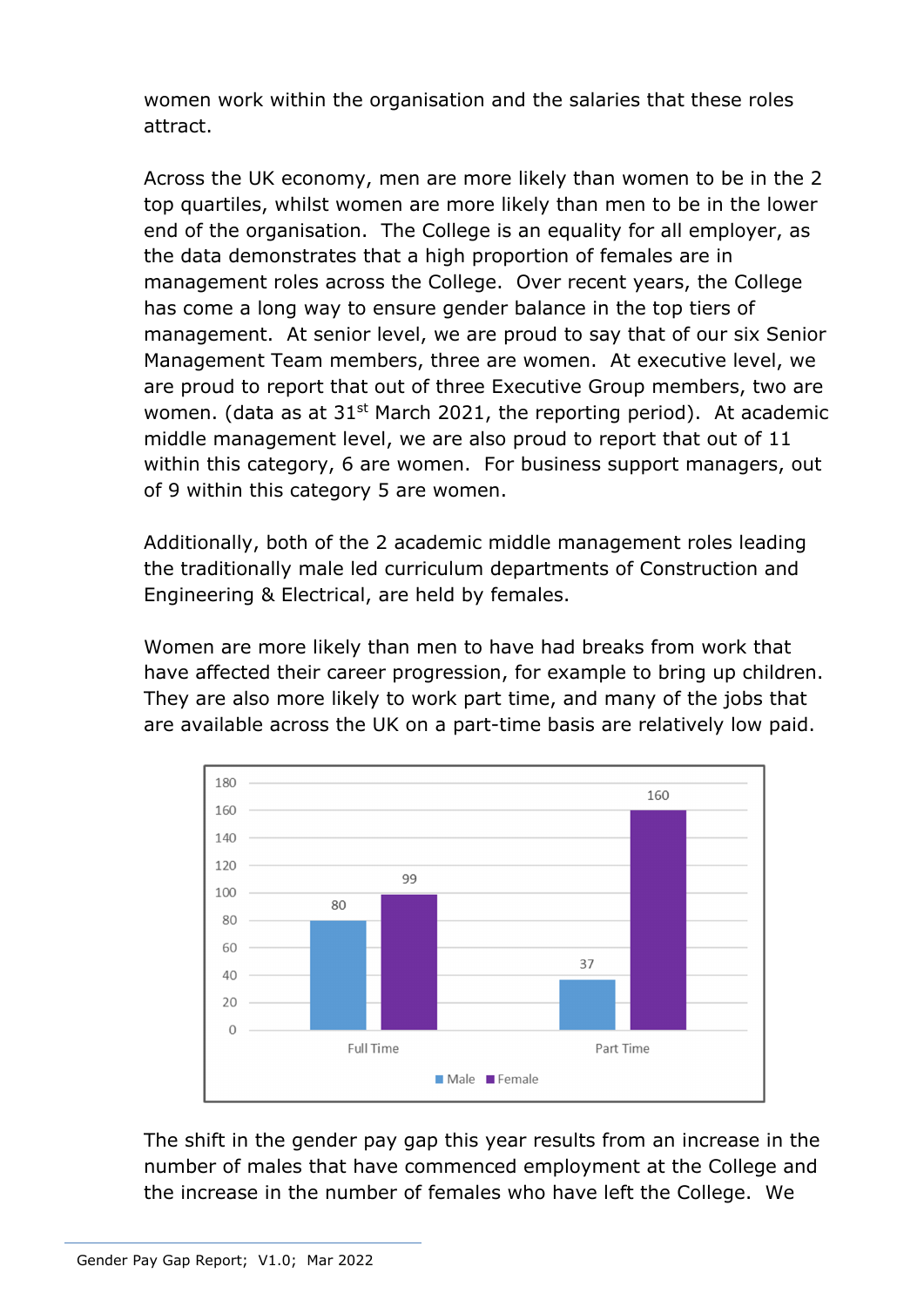have seen a shift in the number of males in the first three quartiles being recruited into the College replacing females, which will impact the overall gender pay gap. Furthermore, we have seen an increase in the number of males in the quartile 4 and a reduction in quartile 4 females.

Additionally, through effective recruitment initiatives and processes we have seen an increase in the recruitment of posts in the hard to recruit to areas, namely Construction and Engineering & Electrical. These areas historically lend themselves to male applications and a salary at the top end of the College's pay structure, therefore this will have impacted also on the gender pay gap.

As noted previously in this report, an increase in the proportion of leavers being women was also noted. In exit interviews, a common theme was a preference for remote working for which there has been a reduced scope since returning on site delivery. As previously described, with childcare responsibilities this proportionately falls to females this group placed greater value opportunities for remote working.

# 2.5. **How to address the gender pay gap**

While the College's gender pay gap mean is comparable with that of organisations across the whole UK economy, the college should not be complacent, particularly given the median rate which is higher than public sector averages. The College recognises that its scope to act is limited in some areas – and it has, for example, no direct control over the subjects that individuals choose to study or the career choices that they make.

In the year to 30 March 2021 the College has strived and has been committed to:

- Monitoring and reporting on gender as it relates to application and interview outcomes for all applicants.
- Considering gender statistics in a range of employment situations including performance management and absence.
- In undertaking the annual review of college pay, it is done so taking into consideration all factors including: retention; equality of pay; performance and gender pay.